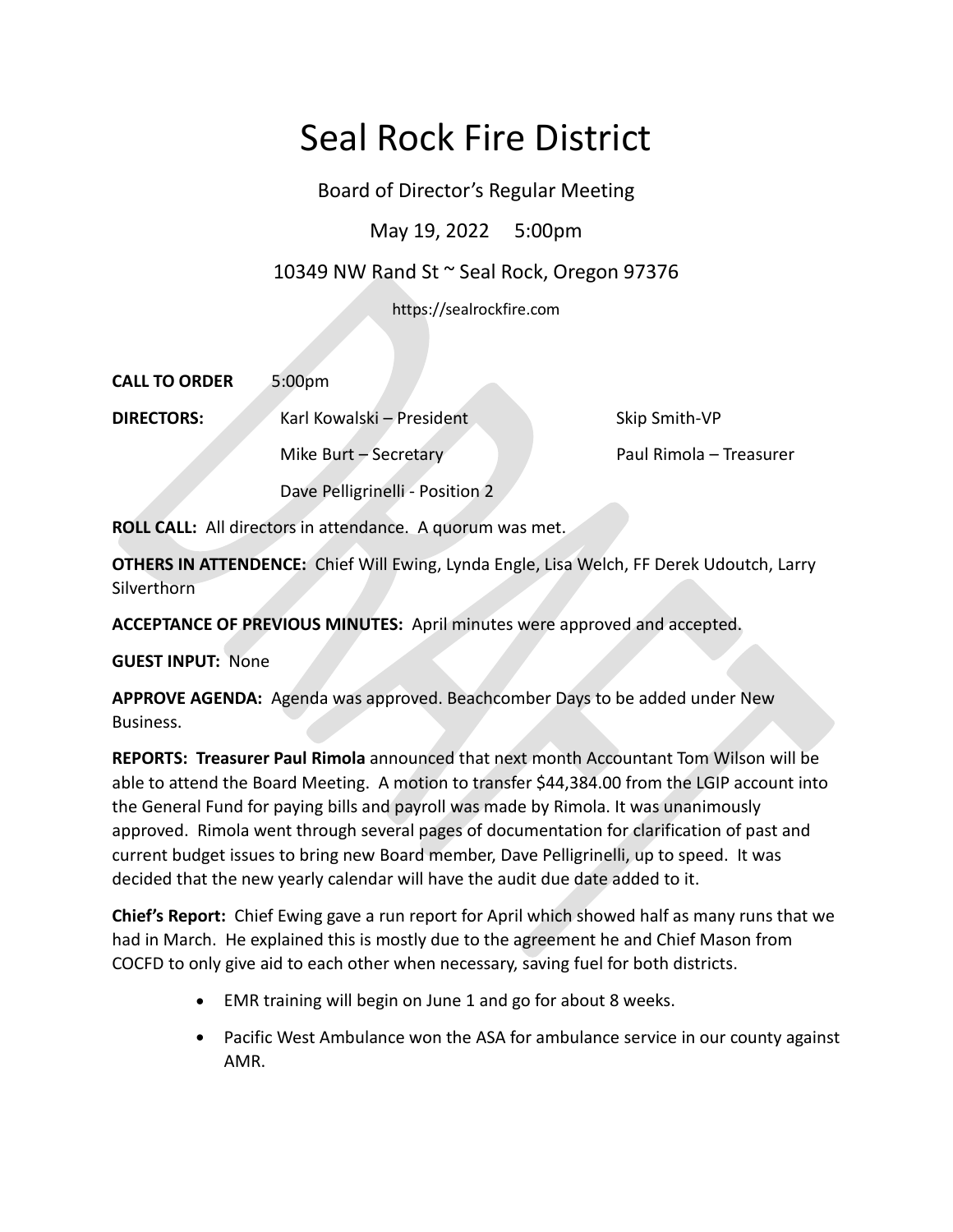- SRFD will be borrowing an Engine from East County to have as reserve capacity and it will be housed in Seal Rock proper- Bldg. C. Should be here by end of the month and be available for next 2 years.
- Engine 62 is giving us problems and has been in for repairs but still is showing error codes. We are working with Lincoln County fleet maintenance to repair.
- Chief Ewing provided a draft of the 2021 budget

## **UNFINISHED BUSINESS**

5.1 Board Policy amendments…After a second reading, a motion was made by Director Smith and seconded by Director Pelligrinelli and unanimously approved. The changes will be done by office staff.

5.2 Audit: Chief Ewing provided a 4-page summary of the FYE 2021 audit to demonstrate why there is a negative balance in the firefighter's fund.

5.3 Green Building (also known as Building C) there is nothing to report

5.4 Virtual Meeting….Bobby Riggs from Quick Computer in South Beach will be helping to get us online via YouTube streaming after July 1<sup>st</sup>.

5.5 The "new" Engine to be housed in Seal Rock will become part of a new IGA (190 agreement) with East County. The IGA between COCFD and Seal Rock is still suspended and deadline is still August 31st.

5.6 Budget Committee…..four of the five citizens needed for the committee are committed, 2 new and 2 experienced individuals. The meeting will be next week, May  $26^{th}$ . A notice of the Budget hearing will be posted in the newspaper.

5.7 suspension continued.

5.8 Resolution 2022-2 to transfer \$120,000 from General Fund into the Firefighter's Fund was approved unanimously. Motion by Skip Smith with a second by Paul Rimola.

#### **NEW BUSINESS**:

6.1 Director Smith would like to see at least one volunteer attend the Board Meetings to offer input. It was announced that volunteer Hank Lopez will be returning from CA and intends to resurrect the Volunteer Association.

6.2 There will be an amendment in the Policy book for use of the Command vehicle by the Fire Chief or others in command. Motion was made by Director Smith and seconded by Director Pelligrinelli to adopt the amendment. This will be kept on the agenda for next month to be discussed further.

6.3 Fire Chief Evaluation…Chief wishes to have a public evaluation rather than private for full transparency. The 3-month evaluation will be at the end of next month's Board Meeting.